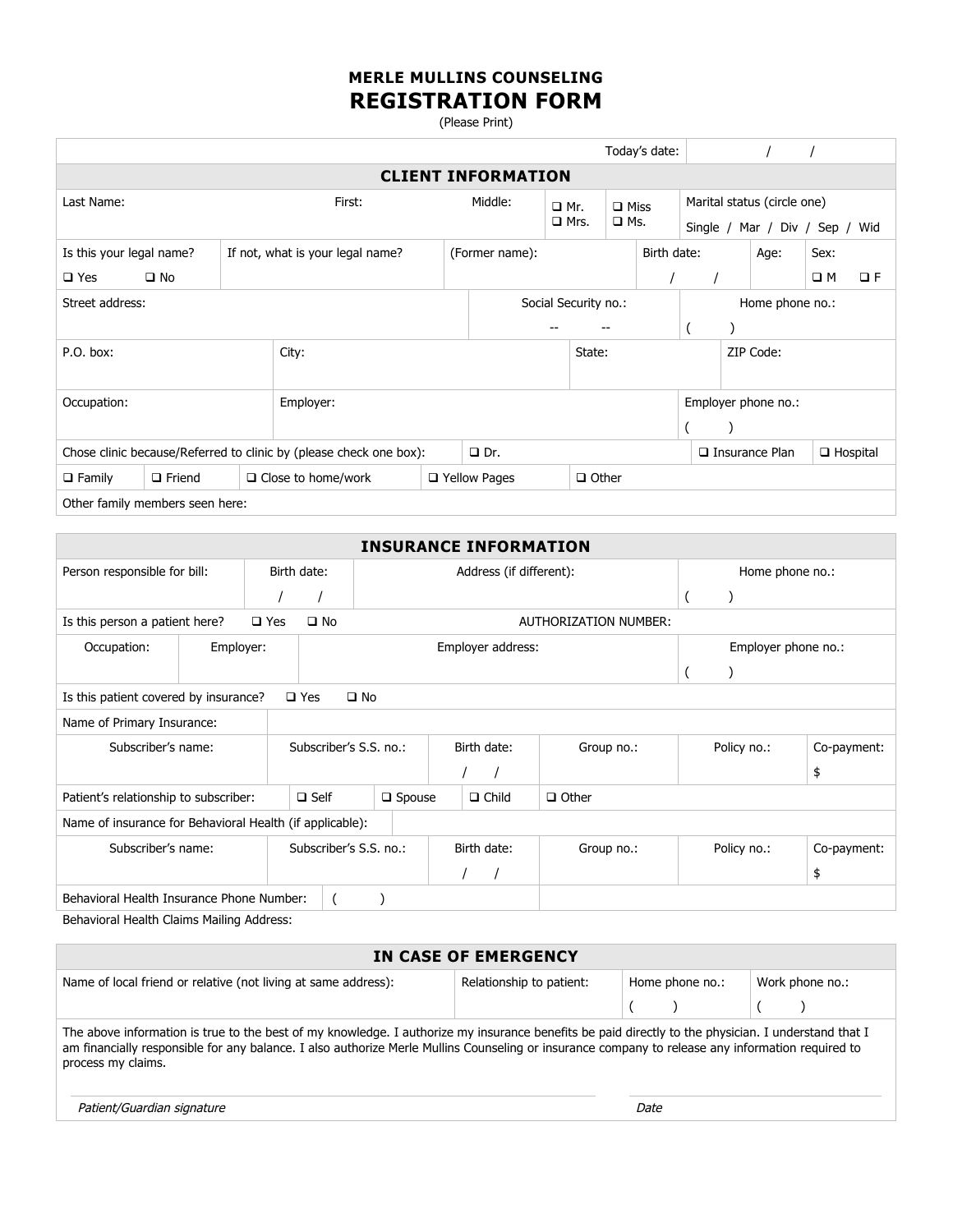**MERLE MULLINS COUNSELING** Date:\_\_\_\_\_\_\_\_\_\_ **INTAKE QUESTIONNAIRE**

|       |                     | <b>SELF</b>                                                                |     |                                    | <b>SPOUSE/PARTNER</b>                 |                         |
|-------|---------------------|----------------------------------------------------------------------------|-----|------------------------------------|---------------------------------------|-------------------------|
|       |                     |                                                                            |     |                                    |                                       |                         |
|       |                     |                                                                            |     |                                    |                                       |                         |
|       |                     |                                                                            |     | <b>TELEPHONE NUMBERS</b>           |                                       |                         |
|       |                     |                                                                            |     |                                    | <u> 1980 - Jan Barbarat, martin a</u> | $\ast$                  |
|       |                     |                                                                            |     |                                    |                                       | $\ast$                  |
| Cell: |                     |                                                                            |     | ∗                                  |                                       | $\ast$<br>$\frac{1}{1}$ |
|       |                     | * Please indicate Y or N if we may leave a message for you at this number. |     |                                    |                                       |                         |
|       |                     |                                                                            |     |                                    |                                       |                         |
|       |                     | Military service: ________ yes ______ no                                   |     | $\frac{1}{2}$ yes $\frac{1}{2}$ no |                                       |                         |
|       | Religion: as child: |                                                                            |     |                                    |                                       |                         |
|       | as adult:           |                                                                            |     |                                    |                                       |                         |
|       |                     | Have you been married before (Y,N) ?                                       |     |                                    |                                       |                         |
|       | How many times?     |                                                                            |     |                                    |                                       |                         |
|       | Children's Names *  | Sex                                                                        | Age | Birth date                         | Grade                                 | In home?                |

\* Please indicate next to name if any children are your (S) or spouse/partner's (P) from a previous relationship, adopted (A) or foster children (F).

#### **MEDICAL INFORMATION:**

Name of Physician: \_\_\_\_\_\_\_\_\_\_\_\_\_\_\_\_\_\_\_\_\_\_\_\_\_\_\_\_\_\_ Phone:\_\_\_\_\_\_\_\_\_\_\_\_\_\_\_\_\_\_

Approximate date of last appointment: \_\_\_\_\_\_\_\_

Have you ever been hospitalized for surgeries or major health, psychological, drug, or alcohol problems? \_\_\_ yes \_\_\_ no. If yes, please describe: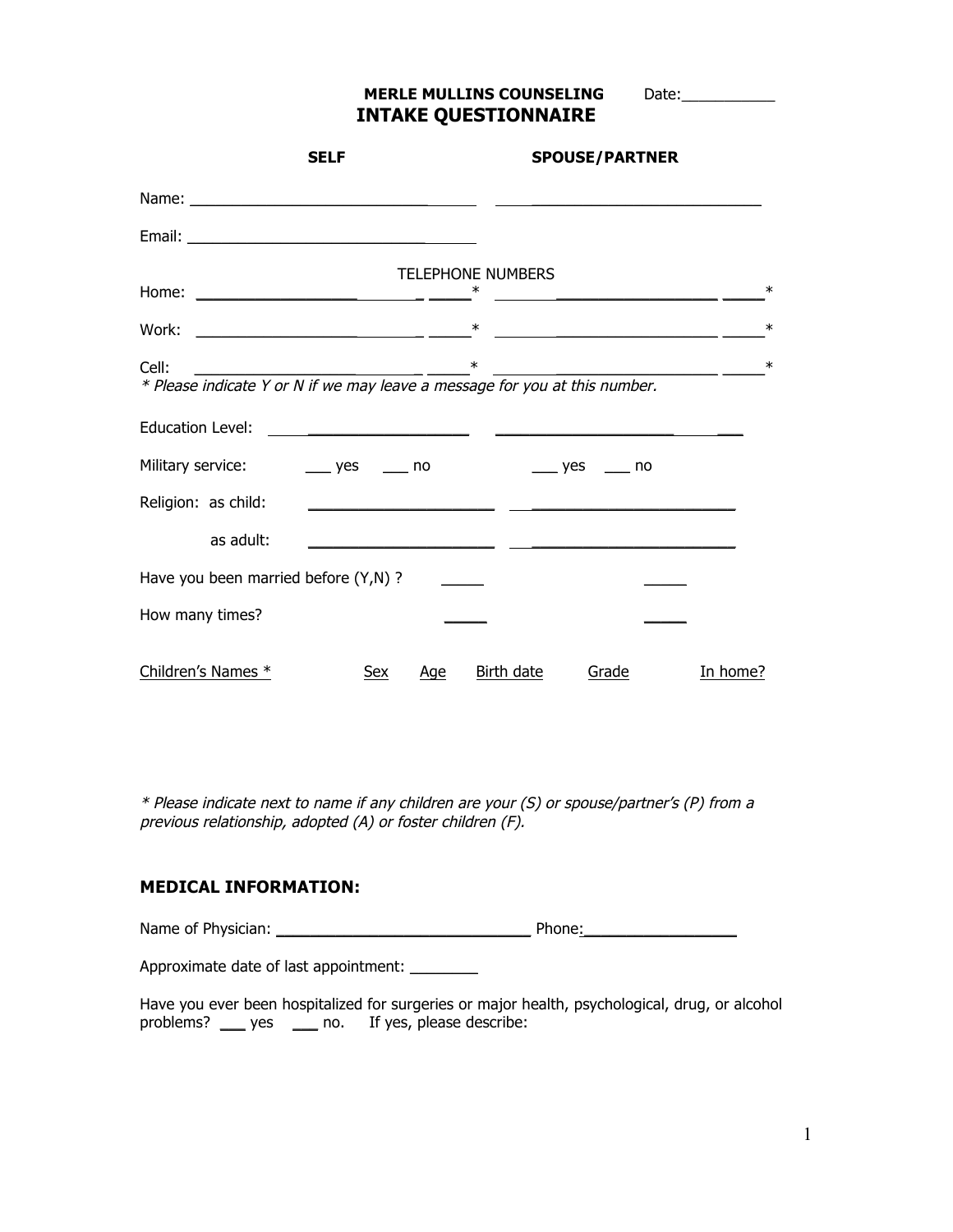Have there been any pregnancies that have not gone full term? yes equivalent (For children up to 18 years of age) Problems during pregnancy or at time of birth:

 $\_$  ,  $\_$  ,  $\_$  ,  $\_$  ,  $\_$  ,  $\_$  ,  $\_$  ,  $\_$  ,  $\_$  ,  $\_$  ,  $\_$  ,  $\_$  ,  $\_$  ,  $\_$  ,  $\_$  ,  $\_$  ,  $\_$  ,  $\_$  ,  $\_$  ,  $\_$ 

 $\_$  ,  $\_$  ,  $\_$  ,  $\_$  ,  $\_$  ,  $\_$  ,  $\_$  ,  $\_$  ,  $\_$  ,  $\_$  ,  $\_$  ,  $\_$  ,  $\_$  ,  $\_$  ,  $\_$  ,  $\_$  ,  $\_$  ,  $\_$  ,  $\_$  ,  $\_$ 

Please check all of the health problems that you have experienced or are experiencing now. Mark **"C"** if you are currently experiencing the problem, **"P"** if you have experienced the problem in the past, and **"B"** if both are true:

| Arthritis<br>Cancer<br>High Blood Pressure<br><b>PMS</b><br><b>Diabetes</b><br>Allergies<br>Other health problems | Asthma<br>Fainting/Blackouts<br>Heart trouble<br>Frequent colds/flu<br>Lung disease<br>Chronic pain | Chronic pain<br>Epilepsy/Seizures<br>Thyroid problems<br>Headaches<br>Back pain |
|-------------------------------------------------------------------------------------------------------------------|-----------------------------------------------------------------------------------------------------|---------------------------------------------------------------------------------|
|                                                                                                                   |                                                                                                     |                                                                                 |

Have you been on any medication during the past six months? \_\_\_ yes \_\_\_ no

Prescribing Physician: Medication Illness Dose Frequency Date began/ended

Have you ever attempted suicide? \_\_\_ yes \_\_\_ no

#### **PRESENTING PROBLEM**

Please state in your own words the nature of your main problem(s)/reasons for therapy. How upsetting is your situation to you (on a scale of 1 to 10)?

When did your problem(s) begin? What important events occurred at that time or since then, which may have contributed to the problem?

What is your primary goal for therapy?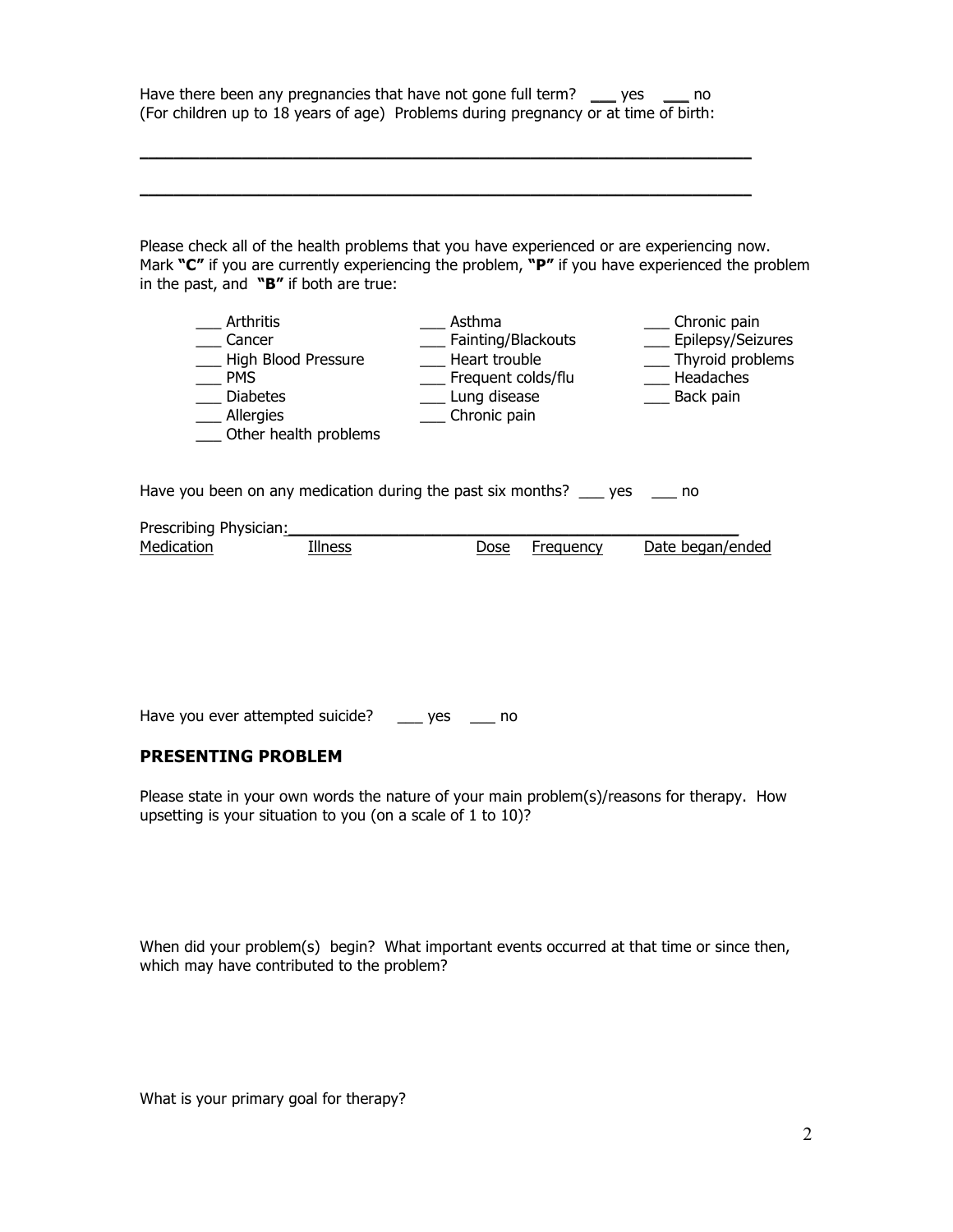Please check all of the symptoms that you have experienced or are experiencing now. Mark **"C"** if you are currently experiencing the symptom, **"P"** if you have experienced the symptom in the past, and **"B"** if both are true:

| Depression<br>Decreased Energy<br>Grief<br>Hopelessness<br>Worthlessness<br>Guilt<br>Anxiousness<br>Panic Attacks<br>Irritability<br>Learning Difficulty<br>Recent Trauma<br>Self-Injury | <b>Difficulty Concentrating</b><br><b>Memory Problems</b><br>Loneliness<br>Social Withdrawal<br>Sleep Disturbance<br>Appetite Disturbance<br>Sexual Difficulties<br>Infidelity<br><b>Physical Violence</b><br>Compulsive eating/<br>Not eating<br>Legal problems | <b>Suicidal Thoughts</b><br><b>Marital Difficulties</b><br>Parent-Child Problems<br>Child or Adolescent Problems<br><b>Extended Family Problems</b><br><b>Financial Difficulties</b><br>Alcohol Use<br>Drug Use<br>Angry Outbursts<br>Repetitive thoughts<br>or behaviors<br>Thoughts of harming someone |  |  |  |  |  |
|------------------------------------------------------------------------------------------------------------------------------------------------------------------------------------------|------------------------------------------------------------------------------------------------------------------------------------------------------------------------------------------------------------------------------------------------------------------|----------------------------------------------------------------------------------------------------------------------------------------------------------------------------------------------------------------------------------------------------------------------------------------------------------|--|--|--|--|--|
| Hyperactivity                                                                                                                                                                            | Recent Weight Gain/Loss                                                                                                                                                                                                                                          | Difficulty Functioning at                                                                                                                                                                                                                                                                                |  |  |  |  |  |
| Other                                                                                                                                                                                    |                                                                                                                                                                                                                                                                  | Work, School, or Home                                                                                                                                                                                                                                                                                    |  |  |  |  |  |
| Compulsive behaviors : CIRCLE: gambling, food, internet, pornography, shopping, other                                                                                                    |                                                                                                                                                                                                                                                                  |                                                                                                                                                                                                                                                                                                          |  |  |  |  |  |

Have you participated in mental health or substance treatment before or received any prior professional assistance for your problems? \_\_\_ yes \_\_\_ no. If yes, please give Clinician(s)' name and title, and approximate dates of service. Was there relevant family history related to that treatment? How did you respond to that treatment?

Approximate date Clinician's name

Are any of the following events impacting your life? Mark **"C"** if you are currently experiencing the symptom, **"P"** if you have experienced the symptom in the past, and **"B"** if both are true:

| Moved to a new place | Work injury |
|----------------------|-------------|
|                      |             |

- \_\_\_ Inadequate housing \_\_\_ Job problems \_\_\_ Divorce/separation
- \_\_\_ Conflicts with children
- \_\_\_ Significant communication problems with spouse or partner
- Are you or have you abused or controlled anyone?
- \_\_\_ Contact with Human Services/Community Resources
- \_\_\_ Change in financial status or problems with debt
- Have you been controlled and/or abused by anyone in any way?
- \_\_\_ Death of a loved one
- \_\_\_ Difficulties/problems with the law
- \_\_\_ Alcohol or drug problems in family
- \_\_\_ Serious illness or injury in family
- \_\_\_ Questioning religious faith
- \_\_\_ Academic problems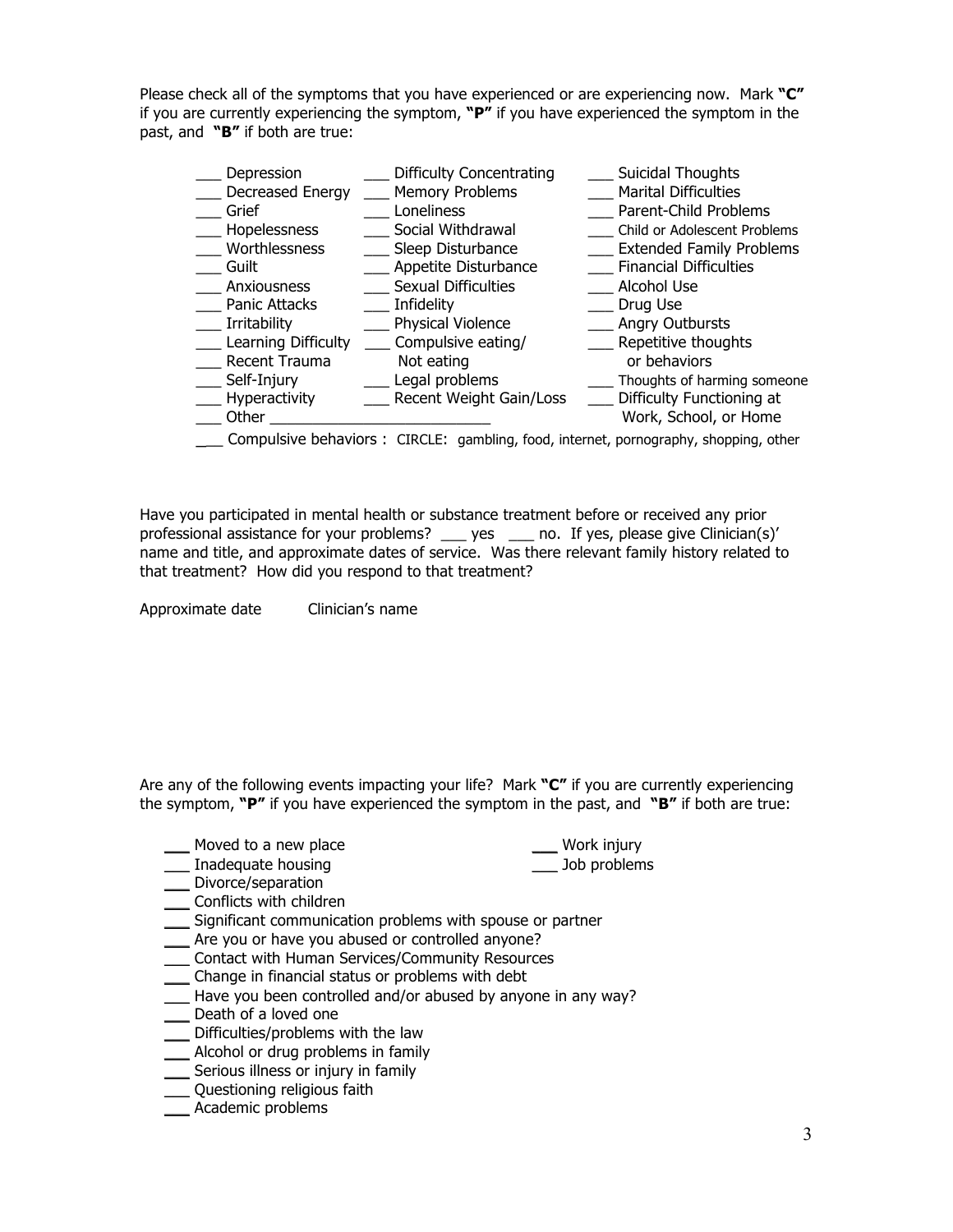### **FAMILY BACKGROUND**

Have any members of your family of origin had any of the following? Please check all that apply.

\_\_\_ Major health problem(s) \_\_\_ Severe anxiety \_\_\_ Obsessive-compulsive disorder \_\_\_ Drug problem \_\_\_\_ \_\_\_\_ \_\_\_\_\_ Suicide attempt(s) \_\_\_\_ Severe depression \_\_\_\_ Serious problems w \_\_\_ Serious problems with the law \_\_\_ Schizophrenia \_\_\_ Borderline personality

To what extent do you think your family background is contributing to your current challenges? Circle one: Not at all A little Somewhat Quite a bit Very Much. Please describe.

What do you feel are your strengths and challenges in the following areas?

|          | <b>Strengths</b> |  | <b>Challenges</b> |  |
|----------|------------------|--|-------------------|--|
|          |                  |  |                   |  |
|          |                  |  |                   |  |
| Social   |                  |  |                   |  |
|          |                  |  |                   |  |
| Academic |                  |  |                   |  |

Please add any other information that would help me understand your situation, including the place of religion or spirituality in your life, hobbies, or leisure activities. Use the reverse side of the page if you need additional space.

Date Physician Contacted:

| <b>Specialist Name:</b> | Phone number: |
|-------------------------|---------------|
|-------------------------|---------------|

Date Contacted: \_\_\_\_\_\_\_\_\_